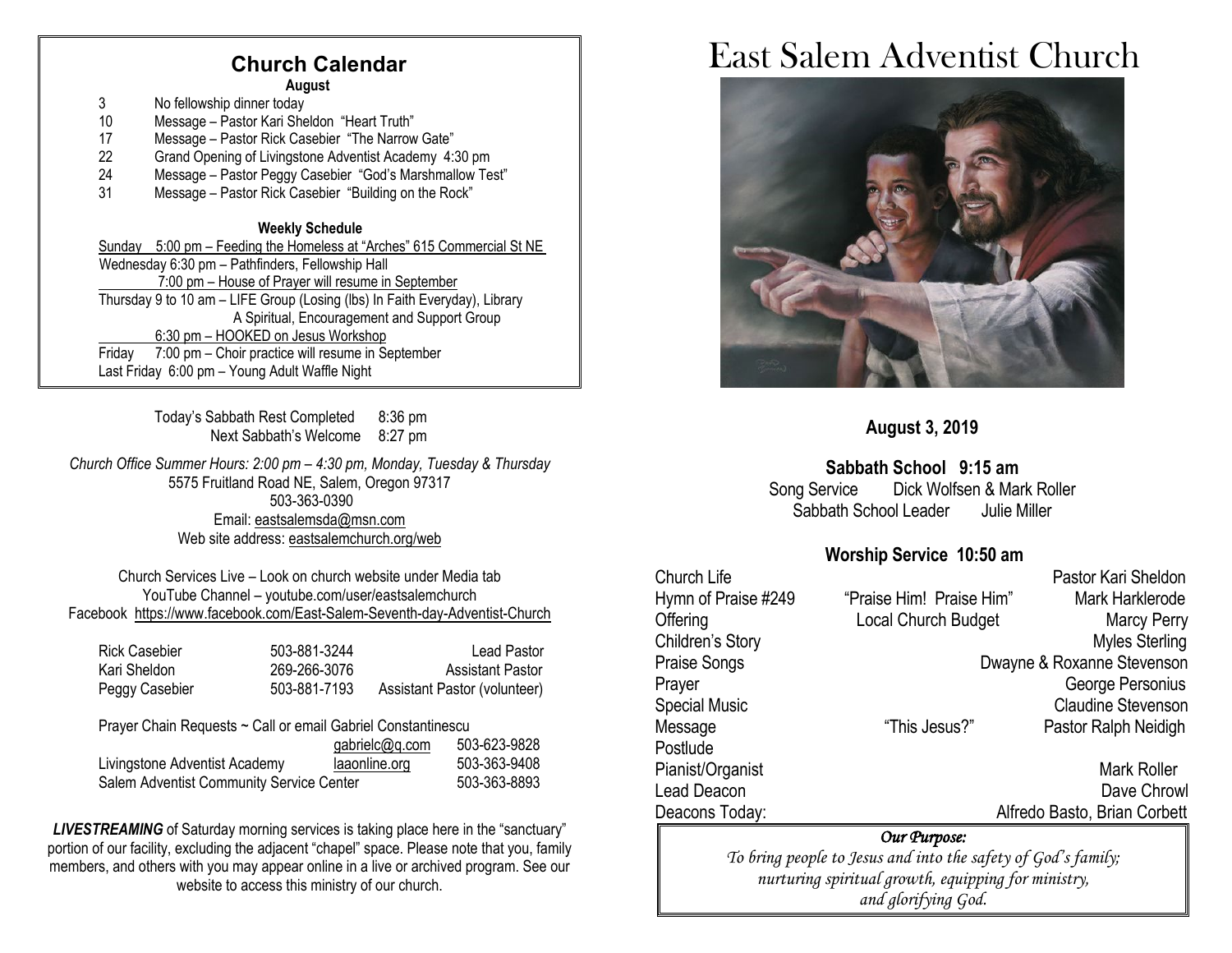| <b>ADULT SABBATH SCHOOL CLASSES</b>                                |  |                                        |  |                         |
|--------------------------------------------------------------------|--|----------------------------------------|--|-------------------------|
| Begin about 9:45 am following the 9:15 am program in the Sanctuary |  |                                        |  |                         |
| Sanctuary                                                          |  | "Quarterly" Bible Study * Livestreamed |  | Jerry Magee             |
| Chapel                                                             |  | "Quarterly" Bible Study*               |  | <b>Udene Allen</b>      |
| Pastor's Office                                                    |  | Gospel of Luke                         |  | Pastor Rick             |
| Front Section Fellowship Hall                                      |  | Family Life Circle                     |  | Duane Chrowl, Dave Cutz |
| Room 3, North Hall                                                 |  | Young Adults                           |  | <b>Tylor Watts</b>      |
| Pastor Rick's Office                                               |  | 9:00-9:30 Praise and Prayer Time       |  | Pastor Peggy Casebier   |
| " The current "Quarterly" topic is "The Least of These"            |  |                                        |  |                         |

**PRAYER MINISTRY:** Livingstone Adventist Academy, Robertson family, Nelson family, Gary & Debbie Malone, Corey Bronson, Lynn Chrowl, Don Trout, Bill Fisher Jr & Family, Charles & Jennie Roddy, Evie Dunham, Wayne & Billie Amende, Melinda Bliss & family on loss of her grandfather, Kathleen Walter, Pastor Rick and Peggy as he retires September 7, Pathfinders' trip to Oshkosh this month and other summer ministries

**WELCOME** We welcome everyone here this Sabbath – especially our guests! "As a deer longs for a stream of cool water, so I long for you, O God. I thirst for you, the living God. When can I go and worship in your presence?" Psalm 42:1,2 TEV

#### **ANNOUNCEMENTS**

**NO FELLOWSHIP DINNER** today. Consider joining with others for a Sabbath picnic in August.

**REMODELING** of the downstairs Sabbath School rooms continues. Beginners through Primary Sabbath Schools are meeting in the fellowship hall until the project is complete this month. Thank you to everyone who is making this possible!

**LIVINGSTONE ADVENTIST ACADEMY** Technology/Furnishings Campaign: We have reached over \$150,000 in generous donations toward our \$300,000 goal. God has blessed our school with champions of Christian education. We have much to praise the Lord for as we consider the Christian training of our children in a donated new school facility, strong Christian leadership, and gifted Christian teachers. We look forward to another successful school year and **invite everyone to our Grand Opening August 22 at 4:30 pm**.

**THANK YOU!** –Big thanks to everyone who donated to the Pathfinder Oshkosh trip! We couldn't have done it without your help!

**RETIREMENT CELEBRATION** You are invited to a celebration honoring John Perry's 33 years of service in the Army, National Guard, and Reserves. His family is having a party for him at their home in Silverton today. It will be a come and go party from 2 pm to 7 pm. Bulletin board has more information.

**HOMELESS MINISTRY** We feed about 100 people each week. We rely on direct offerings for our monthly expenses – about \$800. Can you help? Please mark your offering "Homeless Ministry." For more information, or other ways to help, call Kevin Gray at 503-990-3874. We feed the homeless Sunday evenings at 5 pm at the Arches (615 Commercial St. NE

**CONDOLENCES** Dr. Bill Moreno passed away July 20 and the family is having private services at the Willamette National cemetery August 9. If you would like to correspond with Marjorie Moreno, her address is Buffalo Hill Terrace 40 Claremont #318-B Kalispell, MT. 59901

**SABBATH SCHOOL** next week "God, I Dare You to Show Me". We will consider the real and glorious freedom of the children of God. This is a next step in our journey of researching what the latter rain is, and what our Father proposes to do for us today, the literal and real gift of His Presence in us. – Wallace Dick

**LIVINGSTONE ADVENTIST ACADEMY** is excited to have 2 full-year International students from Japan joining us for the 2019-20 school year! (HS girls - 15 yrs of age) We need 2 families who would be willing to host these girls. Compensation is available. Contact the school at 503-363-9408

**ADVENTIST SINGLE ADULT MINISTRY EVENT** September 6 "This is Us" James & Rise Rafferty, Speakers, Oregon Conference Center, Gladstone, OR. Register at https://www.facebook.com/singlesoregon/notifications/ Or follow https://www.oregonadventist.org/ministries/relational#other-ministries.

For more information contact Angelica Dull (360) 600-9212 or [angela.whitbeck@gmail.com](mailto:angela.whitbeck@gmail.com)

#### **NEXT WEEK'S OFFERING** ~ World Church Budget

| <b>LOCAL CHURCH BUDGET SUPPORT AT A GLANCE</b>                                                           |        |           |           |
|----------------------------------------------------------------------------------------------------------|--------|-----------|-----------|
|                                                                                                          |        | MTD       | YTD       |
| FISCAL YEAR 1/1/19 - 12/31/19                                                                            |        | 7/15/2019 | 7/15/2019 |
| <b>Offerings Needed</b>                                                                                  |        | 18.625    | 130,375   |
| <b>Offerings Received</b>                                                                                |        | 6,440     | 103,771   |
| Period Over / (Short)                                                                                    | Totals | (12.185)  | (26, 604) |
| Tithe money does not fund the \$18,625 needed each month to operate our local church and its ministries. |        |           |           |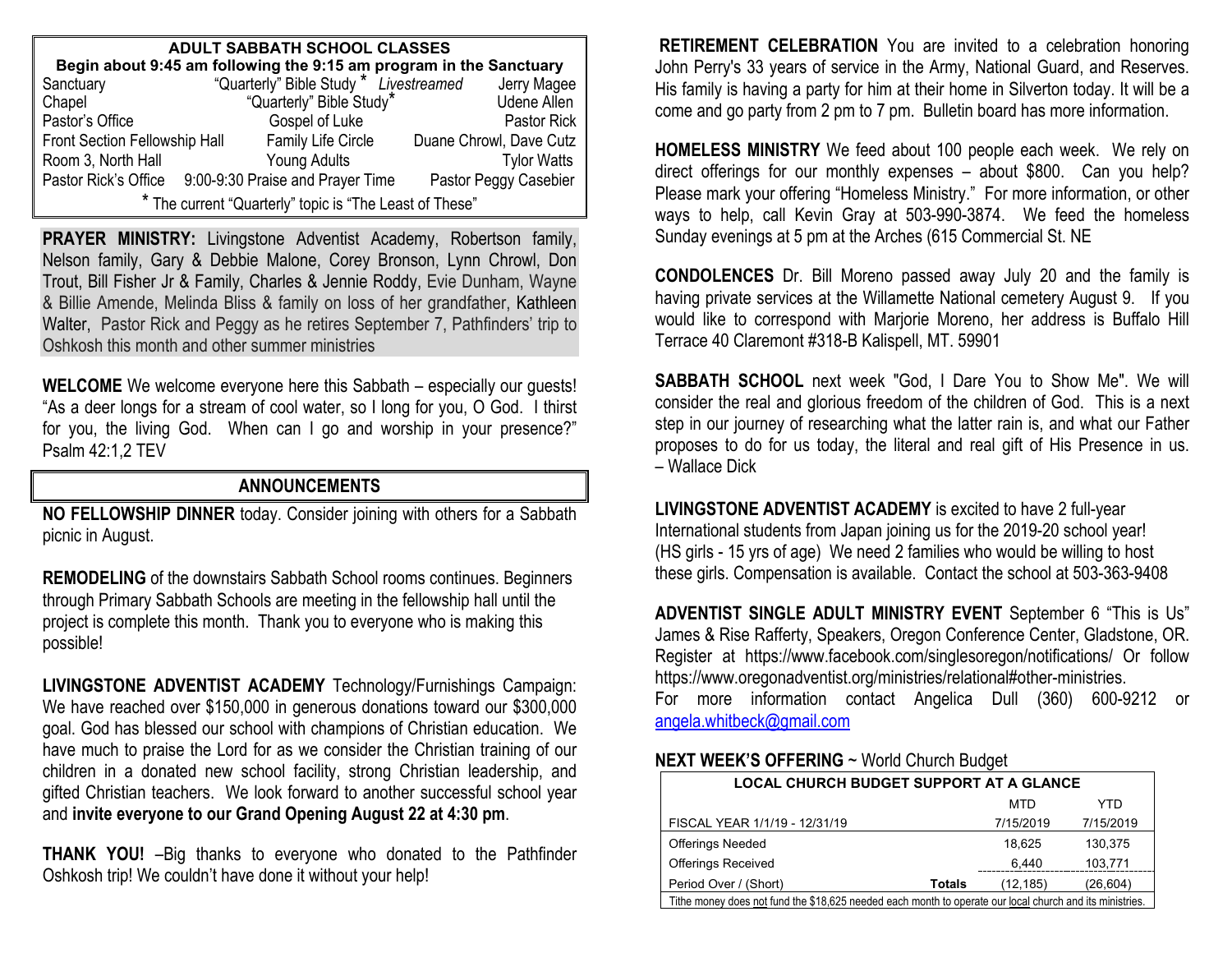

### **Dear Community of the "Livingstone",**

*"As you come to Him, the living Stone... you also, like living stones are being built into a spiritual house." 1 Peter 2:4 &5*

God has truly blessed Livingstone Adventist Academy with a community of generous pastors, church leaders, and church members.

Each week as we look around our churches, we see the future of the church in our children. We each realize the importance of Christian Education in equipping our children to be the members and leaders of God's church.

How many of you would like to give a "tuition donation" in the amount of \$14,950 to Livingstone Adventist Academy without having to add to the donations you already give? You would even be supplemented for your gift. With this "tuition donation", you would have the opportunity to witness to international students who attend our Academy.

This year we have two Japanese girls, 15 years of age, eager to attend our Academy. However, we need "Host Families" who are willing to host these girls for the 2019-20 school year. What a blessing it would be for the host families, as well as these girls, to experience an American lifestyle based out of a Christian home. What a life-long witness this will be!

We are hoping to establish a list of host families who would be willing on a rotating basis to host our international students. Should you have an interest in being part of this special hosting and witnessing program, please contact the Academy for further details. (503) 363-9408

# **Fall Bible Camp 2019**

**Students:** All students attending Fall Bible Camp must be  $9<sup>th</sup> - 12<sup>th</sup>$  grade. If you need financial assistance to attend, please email Pastor Kari immediately.

*Registration deadline will be the first week of September!*

### **Volunteers Needed:** We need sponsors (LAA

Teachers have preference) & Kitchen Workers. Please contact Pastor Kari to volunteer or for more information.

*Please Note…Fall Bible Camp this year is same weekend as church campout.*

Pastor Kari: ksheldon2012@gmail.com